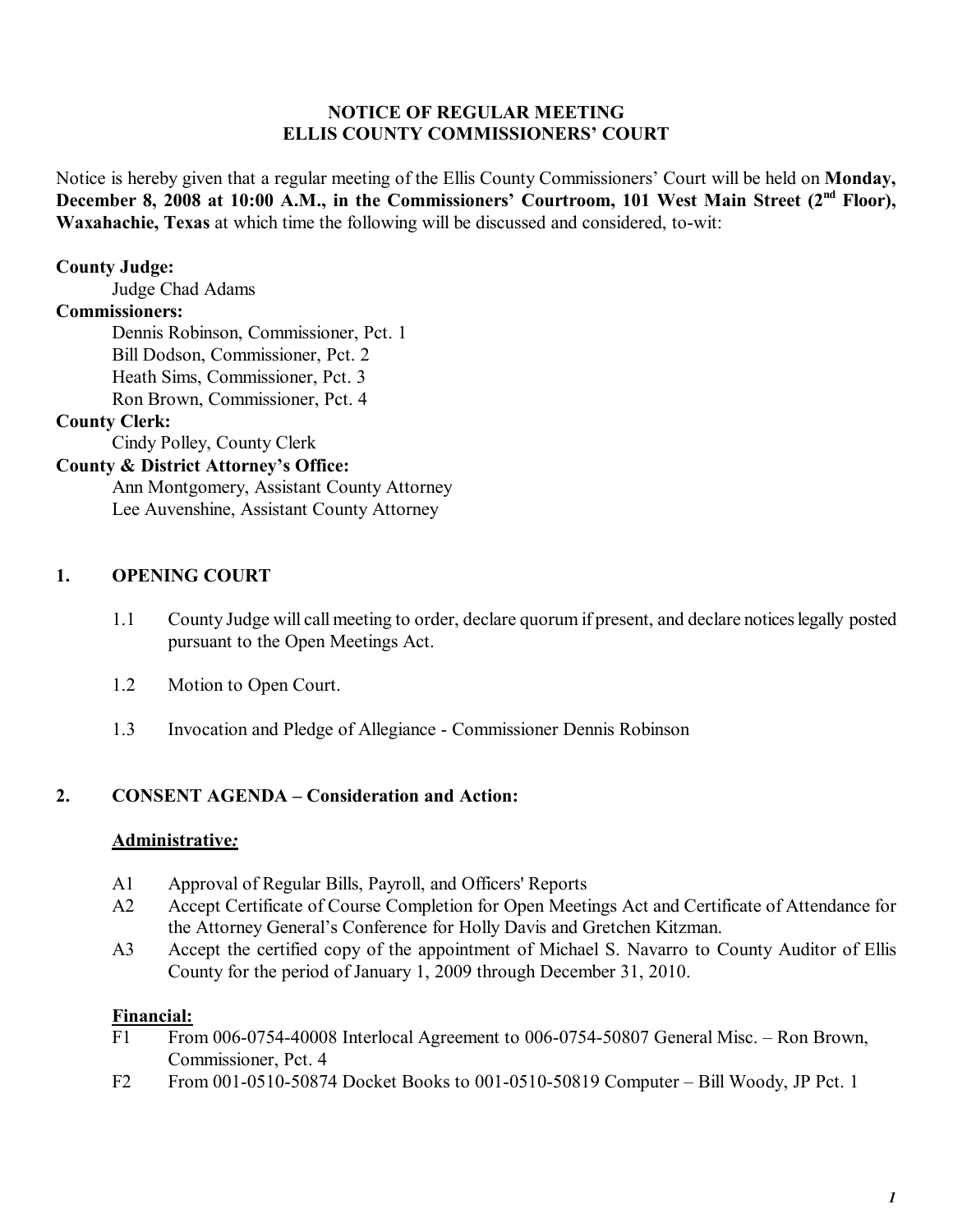# **3. ADMINISTRATIVE**

- 3.1 Update from Lori Burns on the status of the Public Power Pool. - Chad Adams, County Judge
- 3.2 Presentation from Wes Burt from e-Civis concerning improving grant performance in Ellis County.
	- Chad Adams, County Judge
- 3.3 Consideration and action to approve an Agreement Cooperation between the County of Ellis and the Ennis Garden Club (represented by the Chairman of the Bluebonnet Trail Annual Event) pursuant to Local Government Code 319.003 and 319.004.
	- Bill Dodson, Commissioner, Pct. 2
- 3.4 Consideration and action to approve a Work Order Under Agreement Cooperation between the County of Ellis and the Ennis Garden Club (represented by Chairman of the Bluebonnet Trail Annual Event).
	- Bill Dodson, Commissioner, Pct. 2
- 3.5 Consideration and action to create a temporary part-time clerk position in the Emergency Management Department to be paid entirely by grant funds and terminating on July 31, 2009. - Diana Buckley, Human Services
- 3.6 Consideration and action to approve a travel reimbursement policy for Ellis County that will reflect any changes made by the Internal Revenue Service to the standard mileage rates for reimbursed travel expenses and, in addition, to approve a decrease to the county mileage reimbursement from 58.5 cents per mile to 55.0 cents per mile in accordance with changes made by the Internal Revenue Service, effective January 1, 2009.
	- Holly Davis, Special Projects Director
- 3.7 Consideration and action to approve a resolution supporting the creation of a Groundwater Conservation District (GCD) with Ellis , Johnson, Hill and Somervell Counties as a fee-based GCD during the 81<sup>st</sup> Regular Session of the Texas Legislature, allowing for regulation of water use by oil and gas industry like other large producers of groundwater, and allowing for the possible inclusion of Navarro County should that county ever be included in the Priority Groundwater Management Area (PGMA).
	- Holly Davis, Special Projects Director
- 3.8 Consideration and action to approve the appointment of Bernyce Crownover to the Ellis County Women's Building board for a four-year term. She will replace Sylvia Smith who has completed her four-year term.
	- Holly Davis, Special Projects Director
- 3.9 Consideration and action in compliance with the rules of the Ellis County Bail Bond Board for the ratification and approval by the Commissioners Court of the appointment by the Ellis County Commissioners Court naming County Court at Law No. 2 Judge Gene Calvert to the slot statutorily designated for a judge of a county court or county court at law in the county having jurisdiction over criminal matters for the term of January through December 2009.
	- Chad Adams, County Judge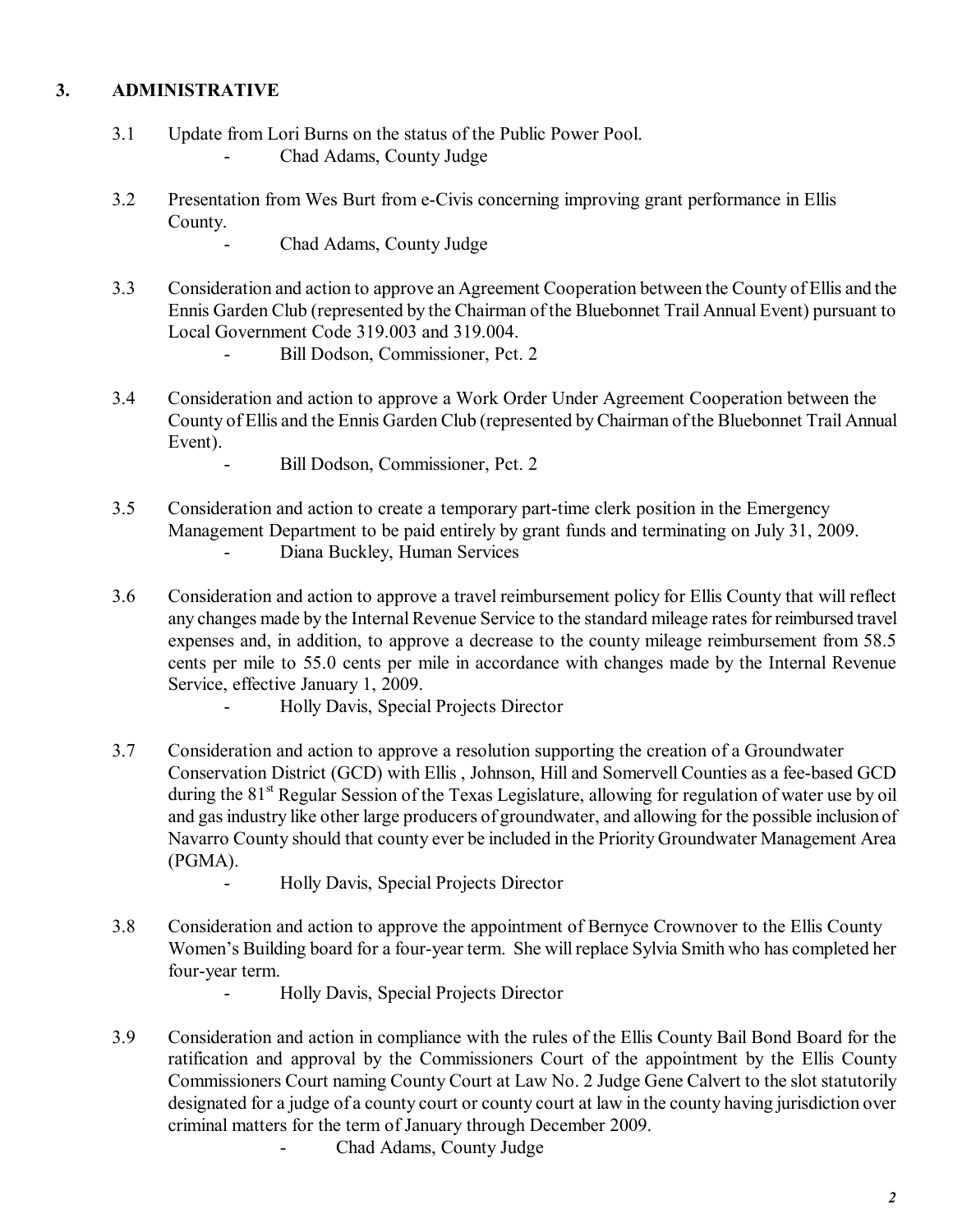#### **4. ENGINEERING Consideration and action regarding the following presented by Joe White, County Engineer:**

- 4.1 To accept a settlement in the amount of \$36,411.34 and authorize the County Judge to sign a release for damages incurred to Dale Acres Bridge in Precinct 3 on April 30, 2008.
- 4.2 To contract with Atmos Energy Corporation to relocate gas pipelines necessary for construction of the Ellis County Bond Program. Cost not to exceed \$74,000.
- 4.3 To authorize the County Judge to sign an Easement and Right Of Way Agreement between Ellis County and Atmos Energy Corporation necessary for relocation of Atmos pipelines associated with the Ellis County Bond Program.

# **5. DEPARTMENT OF COUNTY DEVELOPMENT**

# **Consideration and action regarding the following presented by Delton Ake, Director Department of Development:**

5.1 Discussion of proposed Slaughter House location at the address of 620 Greathouse Road, Pct. 3.

# **6. PURCHASING**

### **Consideration and action regarding the following presented by Richard Denniston, Purchasing Agent:**

- 6.1 To approve the purchase of two (2) 2005 Dodge Ram Trucks from APEX Fleet in the amount of \$10,110.00 each for a total of \$20,220.00 for Precinct 2.
- 6.2 To approve the purchase of a 2009 Dodge Charger with pursuit package from McKinney Dodge, with additional equipment to be purchased upon delivery (light bar, siren, lights, door locks, mobile video, radio, cage, radar) at a cost not to exceed \$35,000 (50% to be covered by grant) for the emissions enforcement grant.

# **7. RECESS TO CONVENE TO EXECUTIVE SESSION**

# **8. EXECUTIVE SESSION**

ìThe Commissionersí Court of Ellis County reserves the right to adjourn into **Executive Session** at any time during the course of this meeting to discuss any of the matters listed in this agenda, in the order deemed appropriate, as authorized by Texas Government Code ß551.071**,** or to seek the advice of its attorney and/or other attorneys representing Ellis County on any matter in which the duty of the attorney to the - Commissioners' Court under the Texas Disciplinary Rules of Professional Conduct of the State Bar of Texas clearly conflicts with Texas Government Code Chapter 551 or as otherwise may be permitted under  $$551.071."$ 

8.1 Pursuant to Section 551.072 of the Government Code, consultation with counsel regarding the